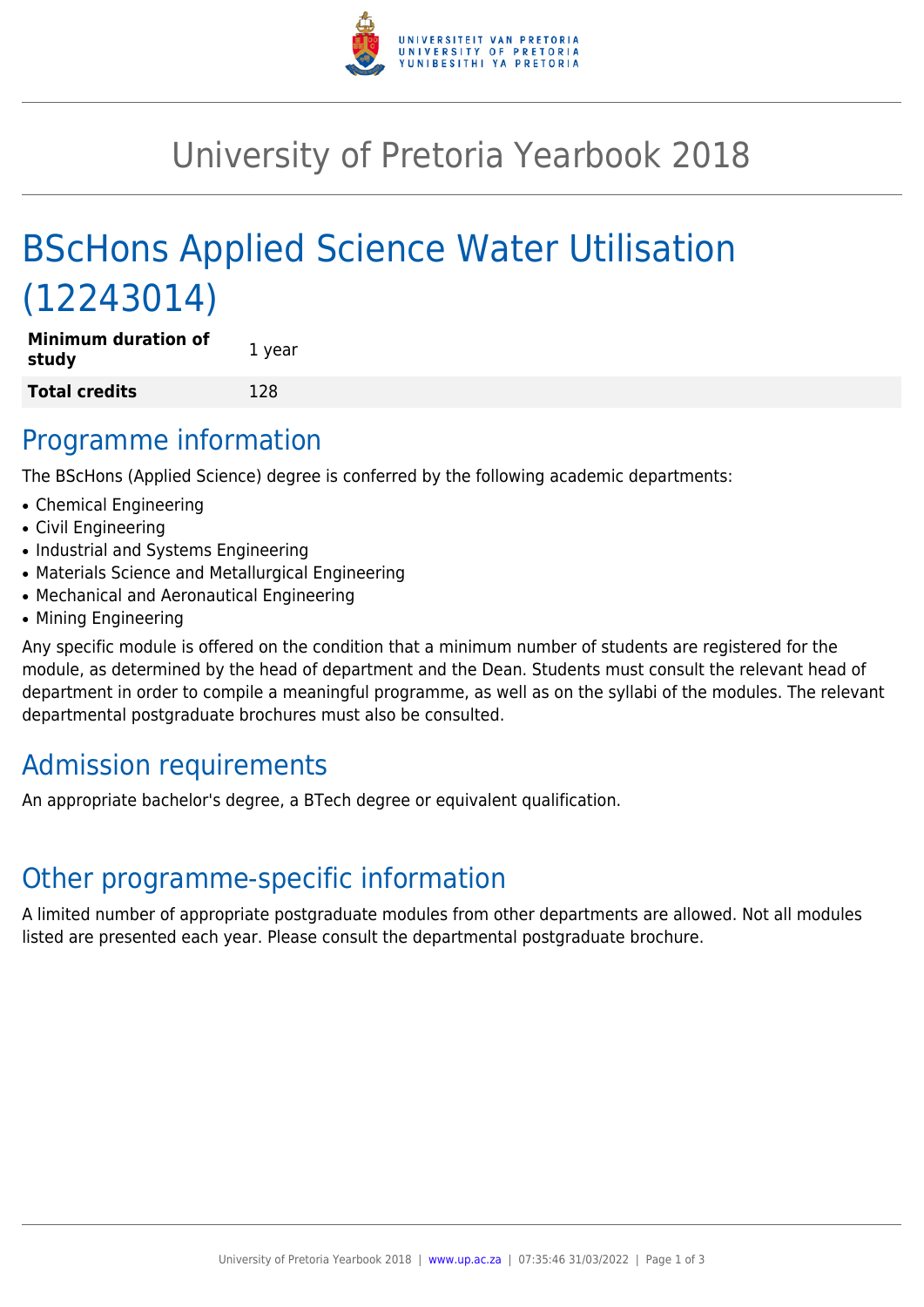

## Curriculum: Final year

**Minimum credits: 128**

### **Core modules**

### **Industrial waste engineering 787 (WAI 787)**

| <b>Module credits</b>         | 32.00                          |
|-------------------------------|--------------------------------|
| <b>Prerequisites</b>          | No prerequisites.              |
| <b>Contact time</b>           | 32 contact hours per semester  |
| <b>Language of tuition</b>    | Module is presented in English |
| <b>Department</b>             | <b>Chemical Engineering</b>    |
| <b>Period of presentation</b> | Semester 2                     |

#### **Module content**

Identification of source materials, physical and chemical properties of waste. Release and transport mechanisms from source to air, groundwater, soil. Primary pathways of contaminants including sorption, volatilisation, biotic and abiotic transformations. Toxicology: absorption, distribution, biochemical transformation, and secretion of chemicals. Acute and chronic toxicity quantification and evaluation of risk. Hazard identification, exposure assessment, toxicity assessment and risk characterisation. Minimum requirements for the handling, classification and disposal of hazardous waste. Minimum requirements for waste disposal by landfill. Minimum requirements for water monitoring at waste management facilities. Recycling and resource management. Waste prevention, minimisation and optimisation.

### **Biological water treatment 787 (WBW 787)**

| <b>Module credits</b>         | 32.00                          |
|-------------------------------|--------------------------------|
| <b>Prerequisites</b>          | No prerequisites.              |
| <b>Contact time</b>           | 32 contact hours per semester  |
| Language of tuition           | Module is presented in English |
| <b>Department</b>             | <b>Chemical Engineering</b>    |
| <b>Period of presentation</b> | Semester 1                     |

### **Chemical water treatment 787 (WCW 787)**

| <b>Module credits</b>         | 32.00                          |
|-------------------------------|--------------------------------|
| <b>Prerequisites</b>          | No prerequisites.              |
| <b>Contact time</b>           | 32 contact hours per semester  |
| <b>Language of tuition</b>    | Module is presented in English |
| <b>Department</b>             | <b>Chemical Engineering</b>    |
| <b>Period of presentation</b> | Semester 1                     |